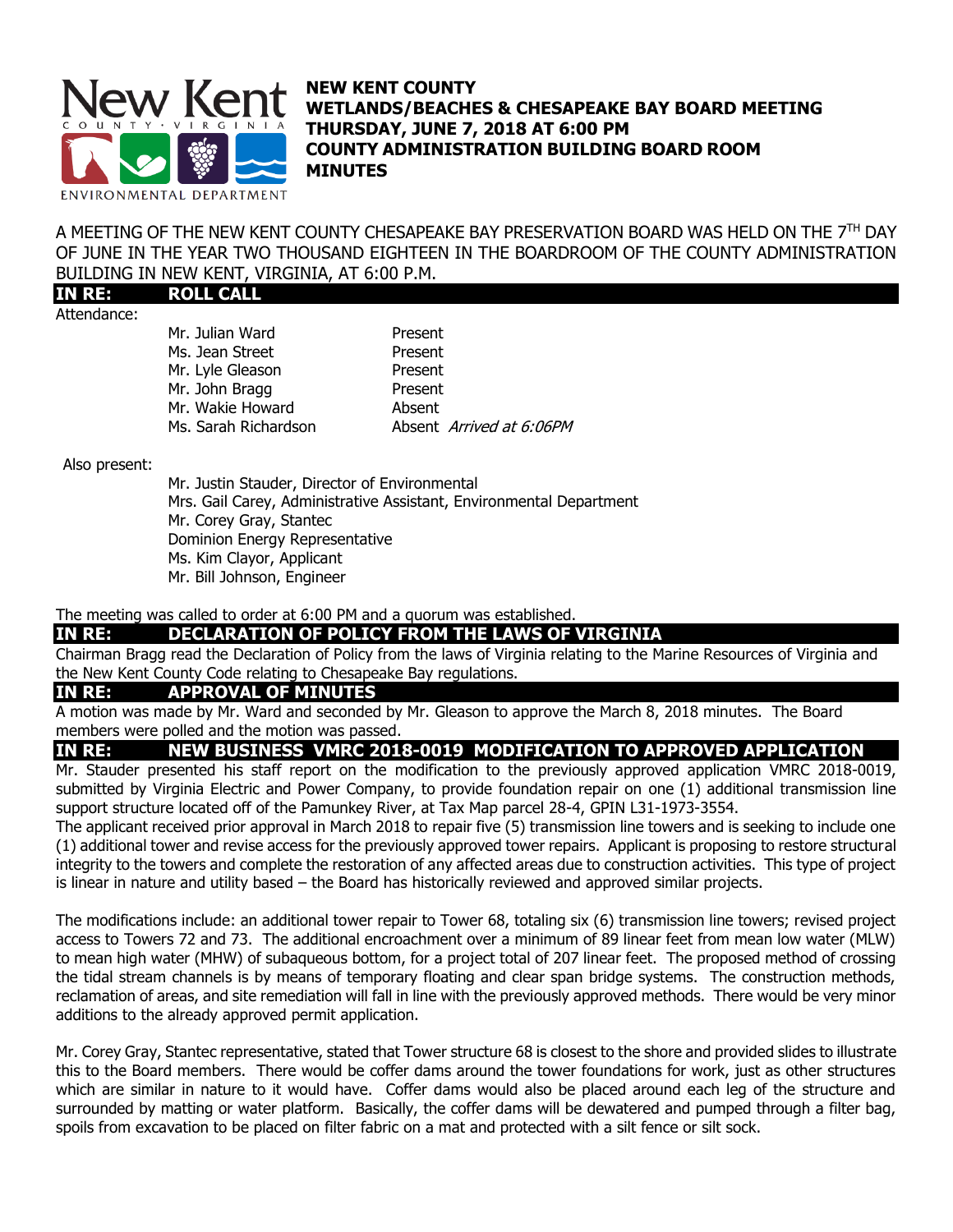Mr. Gray also stated that the construction access will change through the tidal channel, also a modification for encroachment over the subaqueous land also temporary matting. The site will be restored after the work is complete. Due to the concern with phragmites, the mats would be certified free from exotics, cleaned and washed. The original application request was for 995 square feet of wetlands, the additional tower structure 68 will add 256 square feet of wetlands impact for a total wetlands impact of 1,251 square feet. Once the work is complete, the site will be restored, as authorized with previously approved permit. Once work has passed Tower 68, it is expected that the elevations are so low that the tidal range is high enough and should prevent any phragmites from colonizing.

Mr. Bragg inquired about the routine monitoring for phragmites to which Mr. Gray replied at the present time Dominion Power did not have any in place for the phragmites after the initial work.

Mr. Gray mentioned that the change in approach was for the access to the towers.

The Dominion Power representative then mentioned that initially they did not think they county reach the channel, but had a mat contractor visit the site to review. The mat contractor confirmed that it would be possible to the reach the channel with matting.

Mr. Gray stated that Dominion would certainly look at controlling phragmites, etc. that were within the right-of-way areas. However, Dominion would not have any control over whatever was outside of the right-of-way areas.

Ms. Richardson inquired how monitoring is in other locations.

Mr. Gray mentioned that Dominion does vegetation management, cleaning out and ensuring the vegetation does not grow too high so that it does not diminish the ability of powerlines.

Mr. Bragg opened the Public Hearing at 6:15PM. As there were no citizens wishing to speak, the Public Hearing was closed at 6:16PM.

Mr. Bragg mentioned that the only issue he had, which was discussed in the March hearing, was he would like a vegetation control plan included to actually identify the phragmites and requested for this to also be a part of the permit modification.

Mr. Gleason then inquired the duration for monitoring phragmites.

Mr. Bragg added for the phragmites to be removed as part of the vegetation monitoring piece of the permit.

A motion was made by Ms. Richardson, and seconded by Mr. Gleason, to approve permit modification VMRC 2018-0019 as presented with the addition of a phragmites control plan as an integral portion of the control plan, within the right of way.

The members were polled.

| Mr. Gleason     | Aye    |
|-----------------|--------|
| Mr. Howard      | Absent |
| Mrs. Richardson | Aye    |
| Mrs. Street     | Aye    |
| Mr. Ward        | Aye    |
| Mr. Bragg       | Aye    |

The motion was passed 5:0:0 and the application modification for VMRC 2018-0019 was approved.

#### **IN RE: NEW BUSINESS VMRC 2018-0361**

Mr. Stauder presented his Staff Report on the application VMRC 2018-0361, submitted by Kim Claytor, to construct approximately 245 linear feet of steel sheet pile bulkhead along the shoreline and gabion revetment due to significant erosion of slope at Tax Map Parcel 52A1-1-42, GPI B26-0318-2866. This type of project is warranted as the slope failure will continue to encroach toward the home. The Board has historically reviewed and approved similar projects.

The project will result in impacts to 80 linear feet of tidal wetlands for bulkhead installation and backfilling. The wetland area to be impacted is directly below a failing slope which has reduced the majority of wetland presence in the area. In areas where the existing bulkhead is present, the tide rises and falls against the wall, with no wetlands present. The new bulkhead is the first stage to remedy the failing slope above, which will negatively impact the single-family home on the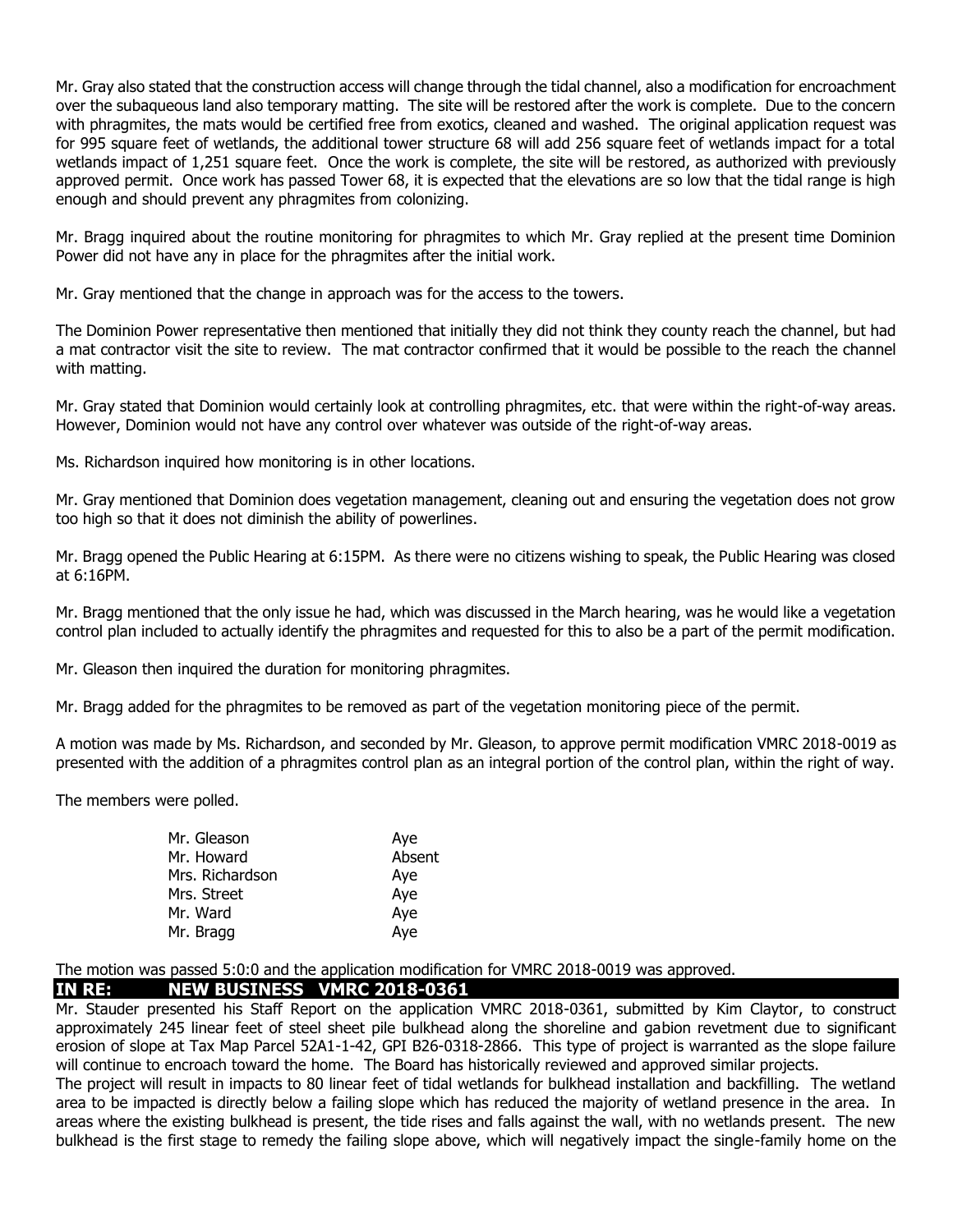bluff in the coming years. Waterways will be protected from sedimentation by means of turbidity curtain and dewatering operations which discharge effluent through adequate filtering devices where applicable. Additional erosion and sediment control measures may be needed but will be addressed during the construction phase of the project.

The new sheet pile bulkhead will be roughly 250 feet in length and be placed two feet channel ward of the existing wooden bulkhead. Once the bulkhead has been installed, backfilling with stone will begin to build a base for the retaining wall installation. As the site will be receiving a new bulkhead and stone gabion retaining wall, replanting of the slope will only occur at the top once the gabions have risen to a point where a 2:1 slope can be achieved. Additional landscaping and planting may be incorporated into the walls if design allows. There are very limited areas where there is wetlands jurisdiction by the Board.

Mr. Bragg inquired if the application will be subject to some of the Chesapeake Bay Act with regard to land disturbance.

Mr. Stauder replied that the application will be subject to some of the Chesapeake Bay Act with regard to land disturbance at a later date.

Mr. Bill Johnson explained to the Board the problem is that erosion has cut back through the toe of the slope. The timber retaining wall has failed and with the steepness of the embankment the house is now close to the top of the slope. Because of the erosion and the current location of the house, there are limited options of engineering requirements for a stable slope. In certain areas of the property, the slope is almost 1:3 and 2:1 is at least what will be needed. Mr. Johnson added that it is not currently possible to obtain a 2:1 slope all of the way to the bottom and that is the reason for proposing gabion baskets with rocks to stack steeper.

Mr. Johnson mentioned that the walls would be constructed of corrugated steel to stabilize the toe. The gabion baskets are 18 inches tall and 18 inches deep. The heights of the gabions and the distances of the slope would vary depending on what the existing conditions are on the bottom. The top of the slope is not in a straight line, it varies back and forth. Due to this, the slope will be engineered and will contain gabions to protect the face of the slope and provide a good standing base. For each level of the slope, there will be a geogrid material placed behind which will go all of the way back to the existing slope. Each layer will be tied together, not just to prevent losing the toe, but to prevent losing each layer – it will be acting together. Once a certain level is reached, steel sheeting will be utilized at a certain level and will backfill with something such as Class 1 or Class 2 riprap which will be a heavy stone and have a tendency to be more stable than dirt. On the top layer, either number 3 stone or railroad ballasts will be utilized, along with a filter fabric up and down the slope.

Mr. Johnson stated the total width will be a couple of hundred feet long. Mr. Johnson added that many options were considered including moving the house, as well as consulting with other engineers. However, it would not be possible to move the house far enough on the property to achieve any noticeable results.

Mrs. Richardson inquired how long the house had been on the property as well as the distance from the water.

Ms. Claytor replied that the house had been on the property since approximately 1990 and was originally set further back from the water than the present location. One year a hurricane (Hurricane Lee) brought 18 inches of rain, which along with the thinning of trees by a neighbor, caused the erosion on the property to escalate.

Mr. Bragg acknowledged that Ms. Claytor had already completed an exhaustive Water Quality Impact Assessment and inquired about the proposed re-vegetation plantings.

Mr. Johnson mentioned that Ms. Claytor had already completed many items seen on a Water Quality Impact Assessment, such as mitigation, landscaping, borders, etc. Preventing erosion and stabilizing the toe is in itself critical as well as trying to save the dwelling. Regarding the re-vegetation plantings, Mr. Johnson said that he is proposing to use on the 2:1 slope, crownvetch which is a nice, stable ground cover which also produces some flowers and is easy to maintain. If not mowed, crownvetch will not grow too high. Mr. Johnson also stated that while considering gabions, some vegetation such as liriope can grow on along the top to cover the face of the baskets. Liriope is a hearty ground cover and can be established on the slope.

Mrs. Richardson noted that crownvetch was an invasive plant and an aggressive and fast, easy grower.